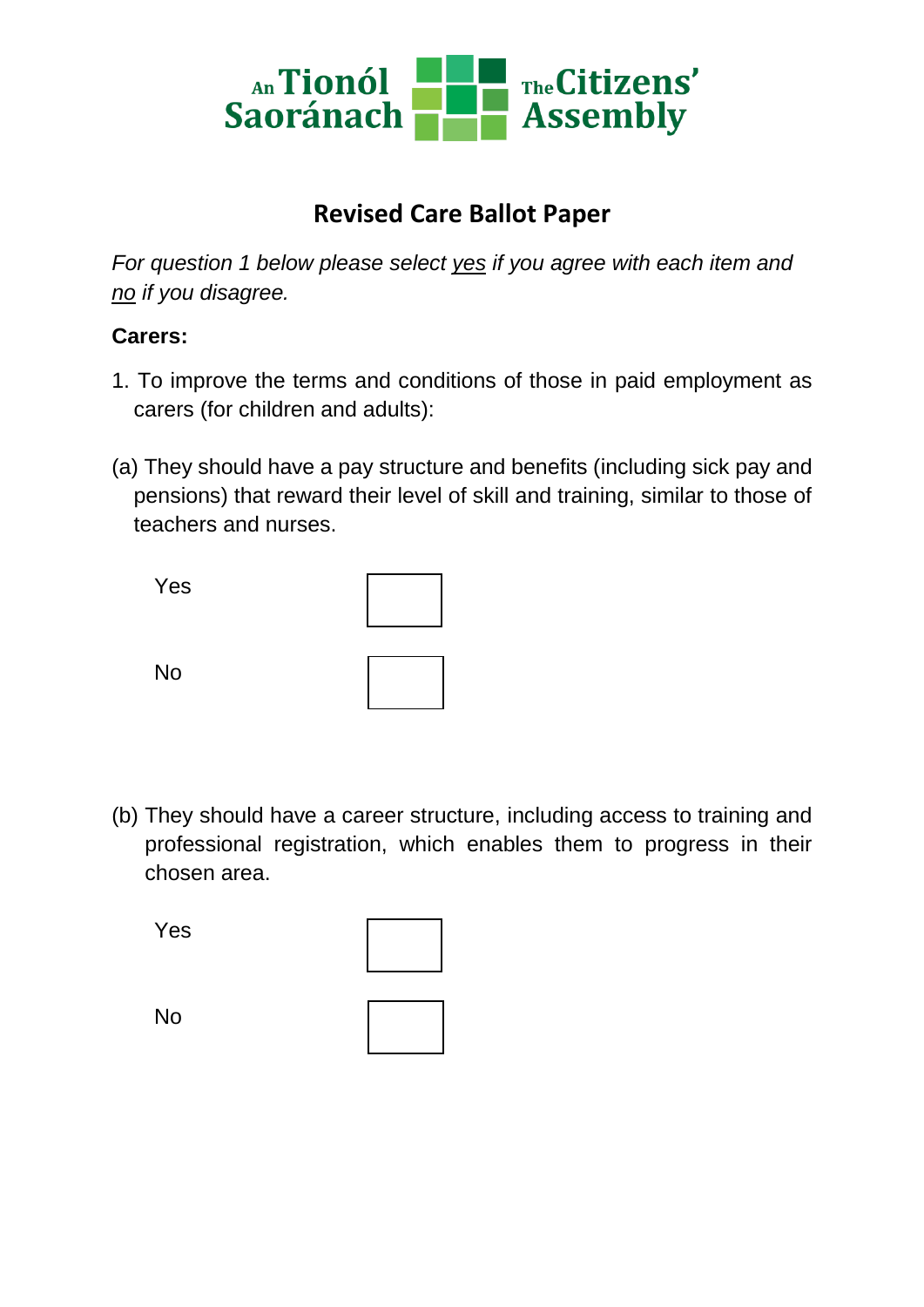

*For question 2 below please select yes if you agree with each item and no if you disagree.*

- 2. Reform Carers' Allowance by:
- (a) Increasing the level of the income disregard.



(b) Reimbursing the costs associated with caring.

Yes

| <b>No</b> |  |
|-----------|--|
|           |  |

(c) Increasing the ceiling on the number of hours in paid work outside the home.

Yes

No

(d) Providing access to State employment and training programmes.

Yes

No

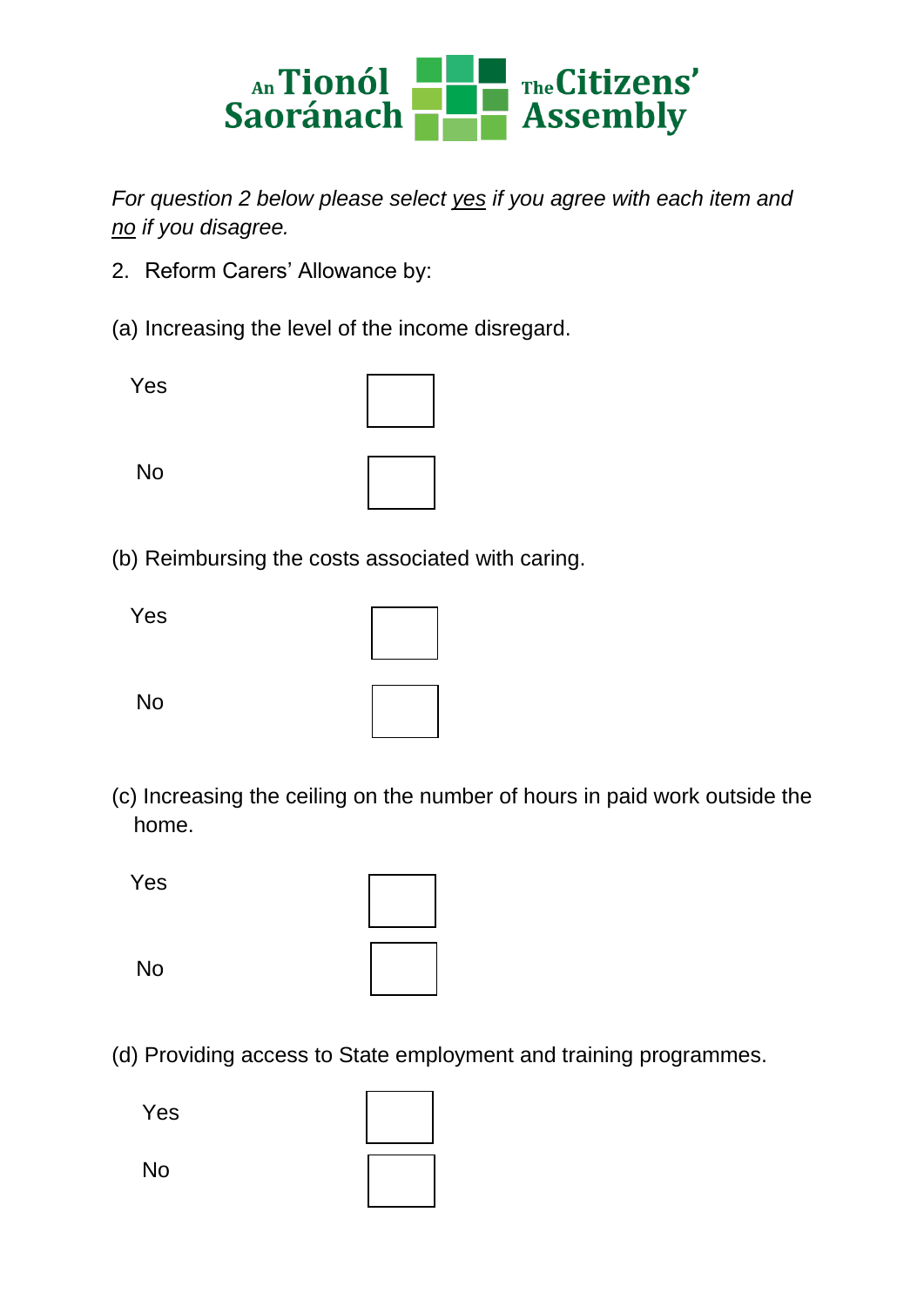

3. The State should develop an individualised pension solution for carers to ensure they have an adequate income once they reach retirement age.



*Please note the rest of the items 4-9 will follow a similar yes/ no presentation in the Ballot paper but the boxes have not been included in this version to save space and paper.*

- 4. Improve respite provision for carers by:
	- (a)Increasing the level of the Carers' Support Grant in the next Budget and keeping it under review to ensure it keeps pace with other increases in social protection payments.
	- (b)Providing adequate access to a range of respite services to meet individual needs.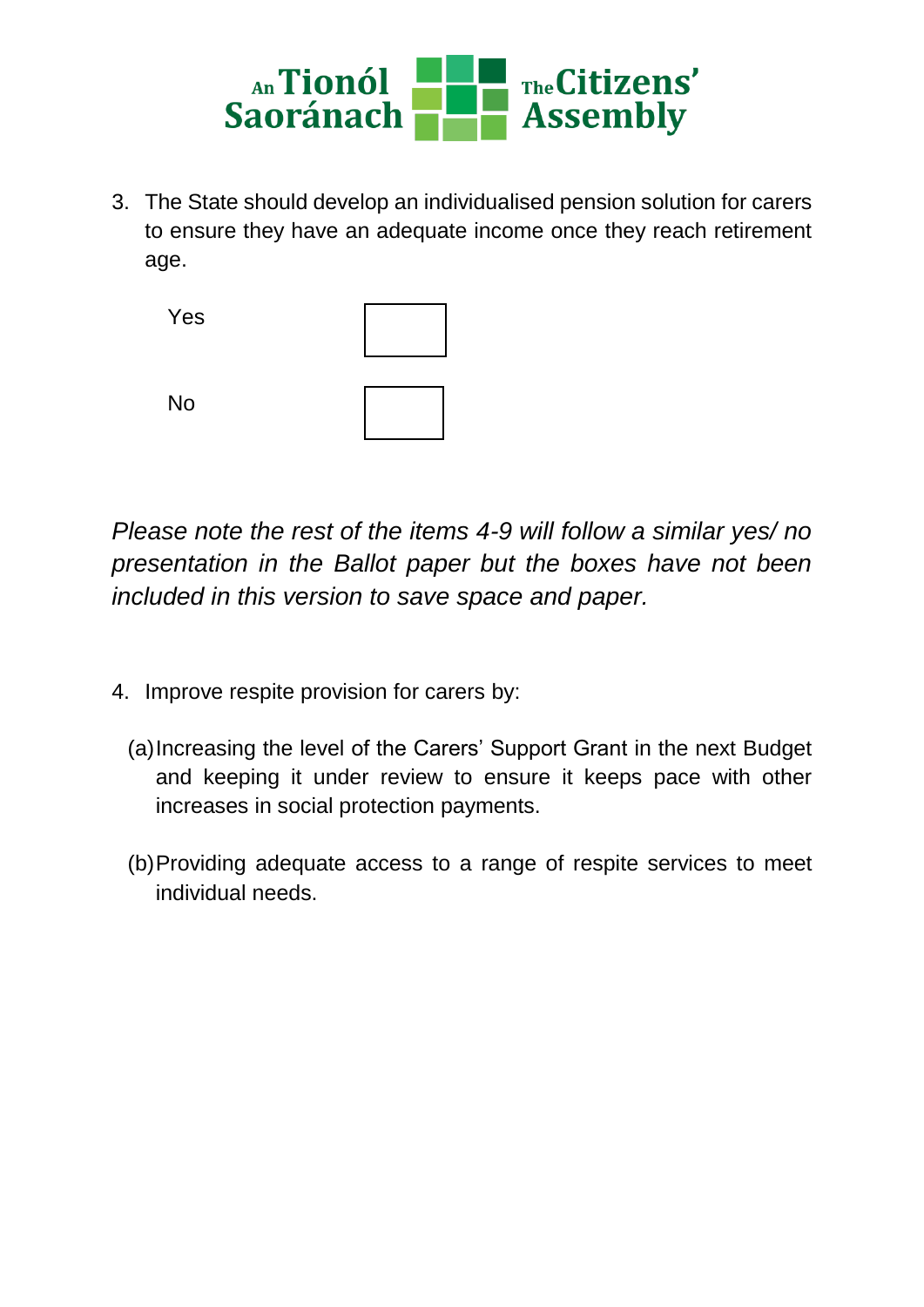

## **Childcare**

- 5. Ireland should:
	- (a)Move over the next decade to a publicly funded and regulated model of quality, affordable early years and out of hours childcare.
	- (b)Increase the State share of GDP spent on childcare, from the current 0.37% of GDP to 1% by 2030 in line with the UNICEF target.
	- 6. Paid Leave for parents should:
		- (a) Cover the first year of a child's life.
		- (b) Be non-transferable to encourage sharing of childcare responsibility between parents.
		- (c) Provide lone parents with the same total leave period as a couple.
		- (d) Be incentivised by increasing payment levels to encourage increased take up.